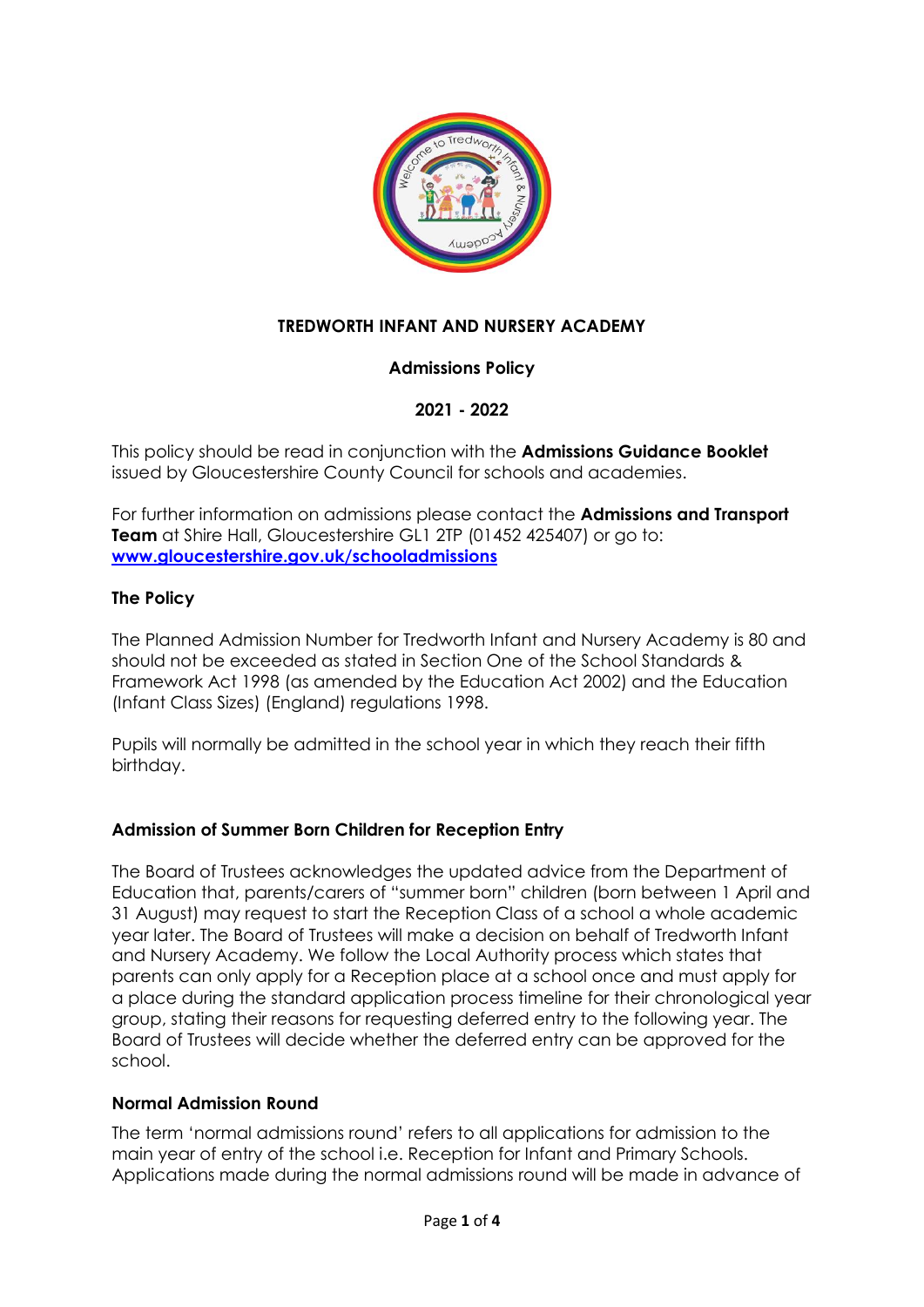the academic year in which the child is due to start at the new school. Children are entitled to a full-time place, however, may attend part-time until later in the school year but not beyond the term after they reach compulsory school age.

Where applications for admission exceed the number of places available, the following criteria will be applied in the order stated below:

**1**. Children in Care/previously looked after children. *A '*looked after child' *( 1 /2 )*  or a child who was previously looked after but immediately after being looked after became subject to an adoption*( 3 )* child arrangements order (residency order) *( 4 )* or special guardianship order *( 5)* including those who appear to the admission authority to have been in state care outside of England and ceased to be in state care as a result of being adopted.

*(1) A 'looked after child' is a child who is (a) in the care of a local authority, or (b) being provided with accommodation by a local authority in the exercise of their social services functions (see the definition in Section 22(1) of the Children Act 1989) at the time of making an application to a school. In Gloucestershire, such children are referred to as Children in Care.* 

*(2) This includes children who were adopted under the Adoption Act 1976 (see section 12 adoption orders) and children who were adopted under the Adoption and Children's Act 2002 (see section 46 adoption orders).* 

*(3) Under the provisions of s.12 of the Children and Families Act 2014.* 

*(4) See Section 14A of the Children Act 1989 which defines a 'special guardianship order' as an order appointing one or more individuals to be a child's special guardian (or special guardians).* 

*(5) A child is regarded as having been in state care outside of England if they were in the care of or were accommodated by a public authority, a religious organisation, or any other provider of care whose sole or main purpose is to benefit society.*

2. Children who have a sibling who will be attending Tredworth Infant and Nursery Academy or Tredworth Junior School at the time of reception admission (i.e. a brother or sister, half brother or sister, adopted brother or sister, step brother or sister, or the child of a parent/ carer's partner as well as children brought together as a family by a same sex civil partnership. In every case the child must be living in the same family unit at the same address).

Note: The older child must be continuing to attend either school when the younger child is admitted and in every case must be living in the same family unit at the same address.

3. Children with an authenticated medical reason for attending school.

Note: Children for whom only this particular school is appropriate due to an exceptional medical condition. Applications will only be considered if supported by a written statement from the applicant's doctor which must demonstrate that there is a very specific connection between the medical need and the facilities or resources of the school. The final decision to accept a child under this category will be made by the Board of Trustees through consultation with relevant professionals where necessary.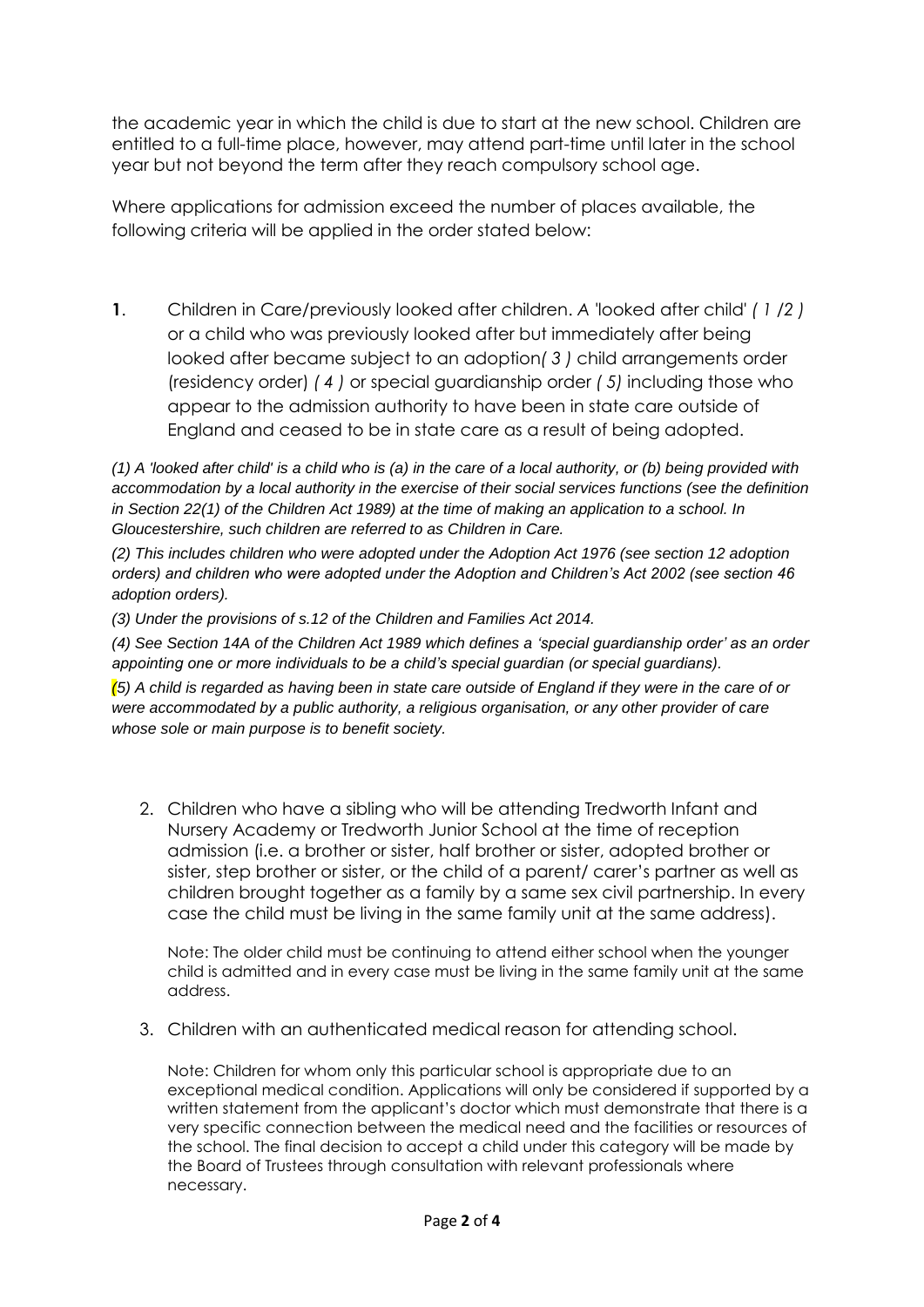4. Children with the strongest geographical claim in the year in which the child is to start school on the closing date for applications.

Note: The distance will be measured in a straight line from the ordnance survey point of the child's home address (including flats) to the ordnance survey point of the school. Those living the closest will receive the highest priority.

## **Special notes**

The school is required to admit a child with a Statement of Special Educational Need if the statement names the school even if the school is full. This also applies to children with an Education Health Care Plan (EHCP).

Where any particular category at points 1-3 above is oversubscribed, criterion 4 (strongest geographical claim based on straight line distance) will be used to determine which child is offered a place.

In the event of a tie between two or more children, when applying criterion 4, the strongest geographical claim will be measured in a straight line from the ordnance survey point from the child's home address (including flats) to the ordnance survey address point of the school using the Local Authority's computerised measuring system with those living closer to the school receiving the higher priority.

Where there are not enough places available to offer all children a place at the school, a process of random allocation will be followed by the Board of Trustees.

# **Appeals**

Parents/carers have a right to appeal against refusal by the Board of Trustees to admit their child(ren) to our school. Any appeal must be in writing and addressed to the Clerk to Board of Trustees and submitted to the school office as soon as possible for reconsideration. Appeals will be arranged in accordance with the *Code of Practice on Admission Appeals.* Further details about the appeal process are available from the Clerk to Board of Trustees via the school office (01452 520411).

#### **Waiting List**

If the school is oversubscribed, a waiting list will be held for the first two school terms (i.e. until the end of December). The waiting list will be prioritised according to the school's oversubscription criteria. The school has signed up to the in-Year Fair Access Protocols held by the Local Authority. Should a vulnerable child within these protocols require a place at the school, they will take precedent over any child on the waiting list.

#### **In Year Admission**

In the school year 2021/2022 and beyond, applications for a school place made outside the normal round of admissions for children of compulsory school age (i.e.